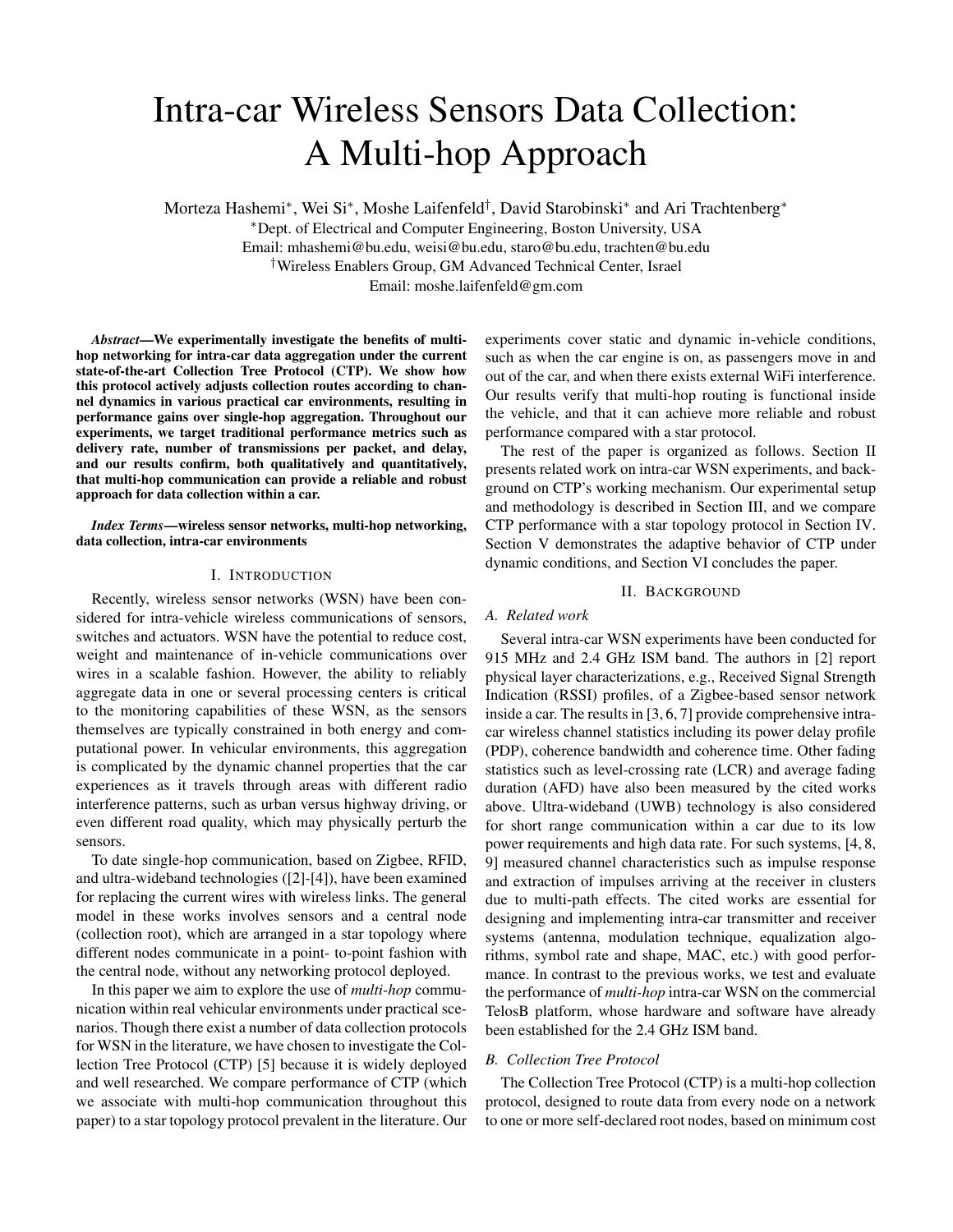trees. In [5], where CTP Noe is introduced, the routing gradient metric used is the expected number of transmissions, denoted by ETX. The calculation of the ETX value for each node is done as follows: consider two nodes  $a$  and  $b$  such that node  $a$  is the parent, then we have:

$$
ETX_b = ETX_a + ETX \text{ of link } b \to a;
$$

$$
ETX_{Root} = 0,
$$

where the ETX of a link is estimated by a link estimator in a distributed fashion [10]. Given a choice of valid routes, CTP simply chooses the one with the lowest ETX towards the root; note that this routing mechanism also allows for on-line data path validation, since the ETX values should decrease on a packet's path to a receiver. In addition, topology information is updated via broadcasted beacon frames with adaptive time intervals: if the topology is stable and no new nodes are added or removed, the beaconing rate is reduced; on the other hand, if the topology is constantly changing then nodes will have fast beaconing in an attempt to distribute the most up-todate routing information. For intra-vehicle wireless networks, adaptive beaconing appears to have a reasonable overhead, as experimental results in [7] show that the coherence times are large; in other words, the intra-vehicle slow-fading channels yield a stable topology, and beacon rate tends to decrease under static conditions.

## III. EXPERIMENTAL SETUP

#### *A. Sensor nodes location and hardware*

For the preliminary tests, we set up a network consisting of four sensor nodes periodically sending data to a single root. The four sensors are attached to the suspension system of a vehicle, and the root is placed inside the instrumental panel close to the driver's seat. The root is connected to a laptop through a USB port for the purposes of logging messages and statistics.

Our sensor nodes are TelosB (TPR2420CA) [1] with data rate 250 kbps, RF power -24 dBm to 0 dBm, and receive sensitivity -94 dBm (typ) through -90 dBm (min). The sensor nodes' firmware is based on TinyOS 2.x, which is an open source operating system designed for sensor networks. The radio chip of sensor nodes (CC2420) is configured to use Carrier Sense Multiple Access (CSMA) MAC protocol for transmission through the shared wireless medium.

## *B. Experimental methodology*

In our experiments we utilize an *activator* node to send an initial broadcast signal that activates each sensor node and establishes some rudimentary time synchronization; this broadcast signal is manually confirmed to be received by all sensors. The use of a central activation broadcast enables us to update the nodes' configurations by reprogramming only the activator mote. As such, the activator mote can use this broadcast signal to dictate the transmit intervals, transmission powers, and radio channel for nodes. It can also be used to stop and restart an experiment. After the activation step, each sensor node starts to periodically transmit the packets towards the collection root

connected to a laptop through a USB port for the purposes of logging messages and statistics. Finally, the log messages are collected for the post-experiment analysis, where we obtain performance metrics and the network topology. This methodology provides an overall framework for experimentation under different network parameters (and collection protocols).

## *C. Scenarios*

Our experiments are performed under several vehicular scenarios. The test car is parked in a covered area parking, where there is little foot traffic and some other cars are parked nearby; however, depending on the test time, they may be adjacent to the test vehicle or not. We run the experiment under static conditions, which implies that the engine is turned off, there is no passenger sitting inside the car and WiFi interference is negligible. We then run the experiments under dynamic in-vehicle conditions; namely, engine-on, passengers-move-inand-out (two persons change their status with a constant time interval), and with WiFi interference. At each run of experiment, one of the aforementioned dynamic condition is exerted to the testbed.

## *D. Parameters*

The experiment parameters for the data collection system include packet generation rate, transmission power and packet size. The packet generation rate is defined to be the number of packets that a node generates per second, which is configured to be either 10 or 15 pkts/sec. The transmission powers of nodes take the values  $-20$  dBm,  $-10$  dBm, or 0 dBm; the transmission power of the activator node is configured to the highest value 0 dBm for all experiments. The packets size is fixed to 32 bytes including 8 bytes data packet header, 12 bytes payload and 12 bytes CC2420 header.

#### *E. Performance metrics*

Suppose we run an experiment and sensor nodes generate a total number of M packets during the experiment. After the experiment ends, the root successfully receives  $N$  packets from the sensor nodes; among the total N received packets,  $N_u$  $(N_u \leq N)$  packets are unique (distinct) i.e., all duplicates are removed from the count. Delivery rate is then defined to be the fraction of uniquely received packets at the root over the total generated packets in the network ( $\frac{N_u}{M} \times 100\%$ ). For a delivered packet, its delivery delay is the time interval between the generation of the packet and its reception at the root. Tx count is defined to be the average number of total transmission attempts from the source to the root (including relay nodes) per received packet at the root.

#### IV. CTP PERFORMANCE VS. STAR PROTOCOL

In this section, we experimentally quantify the performance gains of multi-hop (CTP) versus single-hop networking (a star protocol). To this end, we first run the experiments of CTP and the star protocol under static and dynamic conditions (passengers-move-in-and-out). We present the results of reliability of both protocols under such scenarios and then provide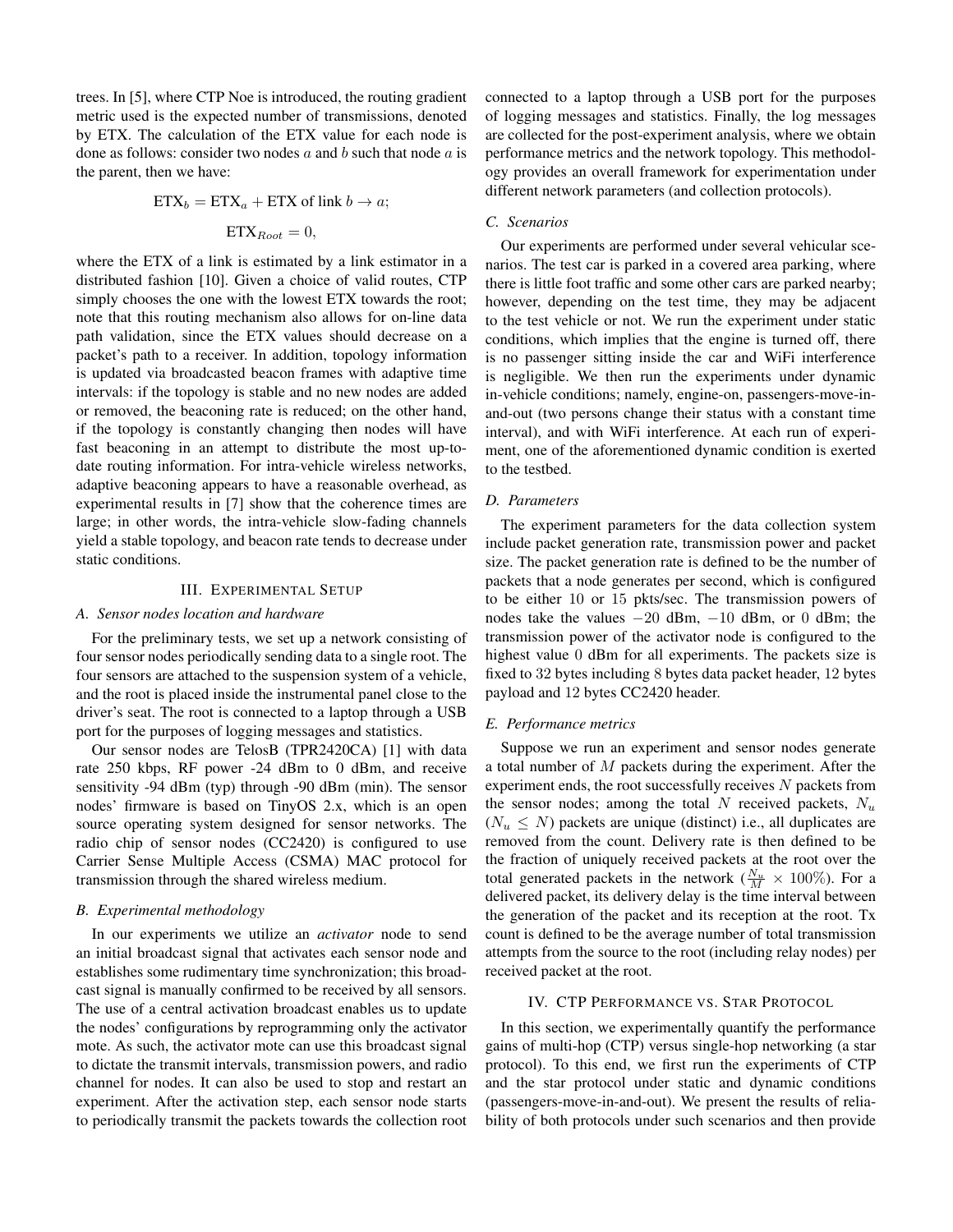

Fig. 1. CTP and the star protocol delivery rate. (a) *Static* conditions, Tx power −20 dBm and packet generation rate 15 pkts/sec per node (b) *Passengersmove-in-and-out* scenario, Tx power −10 dBm and packet generation rate 10 pkts/sec per node. The error bars show one standard deviation from the mean over 5 six-minutes experiments.



(a) Static condition

(b) Passengers-move-in-and-out scenario

Fig. 2. Multi-hop CTP topology under (a) static conditions (b) passengersmove-in-and-out scenario.

a discussion on communication and delay trade-offs. Next, we increase the number of sensor nodes to eight and then test the reliability of both protocols for the resultant larger network.

## *A. Reliability*

In a star protocol all nodes transmit to the root directly; therefore, if some node-to-root links experience deep channel fading then the quality of service for that node and overall system performance degrade. To implement a star protocol, we force sensor nodes to send beacon messages only to the root; thus, all nodes always choose the root as the next hop and yield a single-hop star topology. In the first experiment, CTP is tested versus the star protocol under static conditions. The results shown in Fig.1(a) demonstrate that CTP provides high delivery rate across *all* nodes, while the performance variance of different nodes with the star protocol is significant e.g., node 4 achieves about 78% average delivery rate with a relatively large confidence interval.

Additionally, the delivery rate under a passengers-move-inand-out scenario is shown in Fig.1(b), which illustrates that CTP outperforms the star protocol under dynamic conditions as well. Indeed, star protocol performance deteriorates under dynamic conditions, while CTP sustains its high delivery rate. The multi-hop topology of CTP under these scenarios is shown in Fig. 2. Our preliminary results indicate that CTP outperforms the star protocol from the reliability and robustness viewpoint under static and dynamic conditions (with passengers in this case).

| Condition     | T <sub>x</sub> power | Protocol           | Tx count     | Delay          | Delivery rate    |
|---------------|----------------------|--------------------|--------------|----------------|------------------|
| <b>Static</b> | $-20$ dBm            | Star<br><b>CTP</b> | 1.14<br>1.72 | 14.36<br>37.35 | 92.69%<br>96.43% |
| Passengers    | $-10$ dBm            | Star<br><b>CTP</b> | 1.22<br>2.54 | 16.72<br>82.92 | 92.59%<br>98.41% |

TABLE I

CTP AND THE STAR PROTOCOL PERFORMANCE. TX COUNT AND DELAY ARE CALCULATED BASED ON THE *RECEIVED PACKETS*.

#### *B. Communication and latency trade-offs*

Reliability is usually desirable for wireless sensor networks, however other metrics like the number of transmissions per packet and latency may also be of interest. While comparing multi-hop with single-hop, some trade-offs emerge. Specifically, multi-hop topology may require more transmissions per each generated packet due to relay nodes, but nodes can transmit with lower power to achieve the same delivery rate as single-hop. Moreover, single-hop latency is smaller than that of multi-hop. But, a single-hop topology is not always reliable and retransmissions (due to CRC errors) are required, which increase latency and power consumption. Table I shows Tx count and delay performance for received packets under static and passengers-move-in-and-out scenarios, which confirms that a star protocol requires fewer transmissions and incurs lower packet delay. However, the delivery rate of CTP is higher than that of a star protocol. Our other experiments show that CTP can achieve the same reliability as the star protocol with  $1/10^{th}$ Tx power, but it requires up to 69% higher Tx count per each generated packet.

## *C. Larger network*

As another experiment setup, the test network is expanded to eight clients. Fig. 3 graphically illustrates the nodes placement around the car, where the root (node 0) is located inside the instrumental panel, close to the driver's seat; nodes 1, 2, 3 and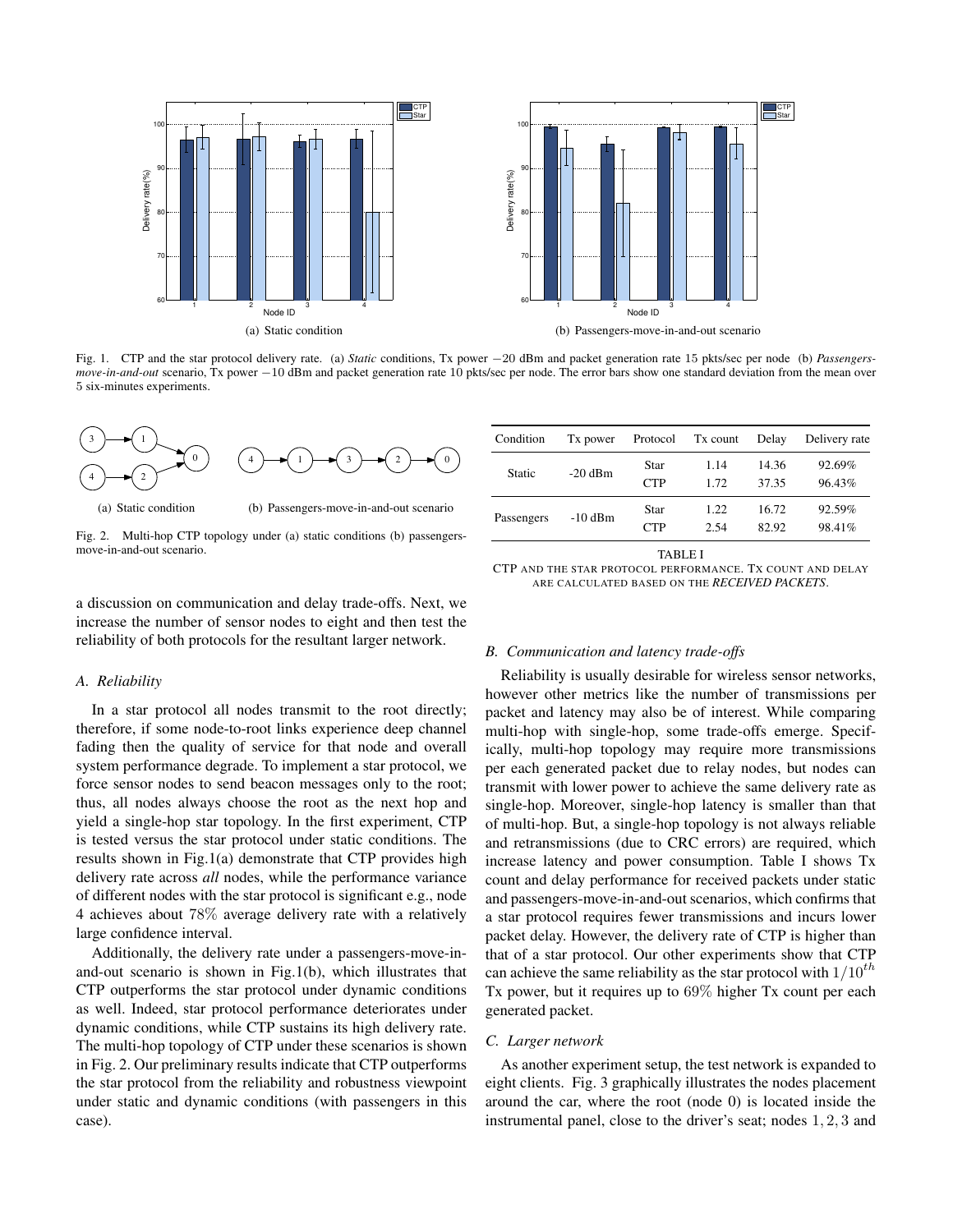

Fig. 3. The multi-hop topology of CTP under static conditions, Tx power  $-10$ dBm and generation rate 5 pkts/sec per node



Fig. 4. CTP delivery rate vs. the star protocol under static conditions for 8 nodes network. CTP achieves reliable performance across *all* nodes.

4 are mounted on the suspension system; node 8 is located on the dashboard, next to the light sensor; and node 10 is placed in the middle of the trunk. The packet generation rate is 5 pkts/sec per node and the transmission power is −10 dBm. CTP collection routes are shown in Fig.3. The delivery rates of both protocols are shown in Fig. 4, which illustrates that all nodes in CTP achieve higher delivery rate than the star protocol. In fact, the different nodes in the star protocol achieve variant levels of reliability, but CTP will reduce variance in performance among the different nodes and all of them achieve higher than 98% delivery rate. This experimental result verifies that CTP can outperform single-hop communication from the reliability viewpoint.

## V. ADAPTIVE PERFORMANCE OF CTP

We run CTP experiments under dynamic conditions such as when the engine is on, as the passengers move in and out of the vehicle, or when there exists WiFi interference. Our results illustrate the adaptive behavior of CTP under such conditions.

## *A. Engine-on scenario*

As the first dynamic case, we test CTP performance under the engine-on scenario with the packet generation rate 10 pkts/sec per node and the transmit power either −10 dBm or 0 dBm. According to Table II, turning the engine on does not have considerable effects (compared with the static conditions) on

| Condition  | Tx power  | Delivery rate $(\%)$ | Tx count | Delay(ms) |
|------------|-----------|----------------------|----------|-----------|
| Static     | $-10$ dBm | 99.76                | 1.69     | 27.98     |
|            | $0$ dBm   | 99.75                | 1.23     | 17.51     |
| Engine on  | $-10$ dBm | 99.70                | 1.66     | 23.95     |
|            | $0$ dBm   | 99.67                | 1.86     | 28.19     |
| Passengers | $-10$ dBm | 98.41                | 2.54     | 82.92     |
|            | $0$ dBm   | 99.82                | 1.44     | 24.49     |

TABLE II

CTP PERFORMANCE UNDER DYNAMIC SCENARIOS VS. STATIC CASE



Fig. 5. CTP topology under the engine-on scenario. Fig. (a) shows the topology at the beginning of experiment, which switches to Fig. (b) after a while.

network performance for both power levels. However, CTP achieves its high delivery performance via a multi-hop topology. At the beginning of experiment, the network topology is a single-hop as depicted in Fig. 5(a). After a while, the topology changes to a multi-hop as shown in Fig. 5(b) where nodes 2 and 4 are selected as the next hop by nodes 4 and 3 respectively. This topology change verifies that CTP adaptively chooses the next hop to construct a multi-hop topology.

## *B. Passengers-move-in-and-out*

In the second dynamic scenario, CTP performance is evaluated while passengers move in and out of the vehicle. Table II shows CTP performance under this condition. In this scenario, we also obtain RSSI traces which are shown in Fig. 6. At the beginning of experiment all four nodes choose the root as the next hop. However, after some time nodes 3 and 4 select node 1 as the next hop for which RSSI values are higher. Therefore, a multi-hop approach provides the opportunity to dynamically adapt to slow changes in link quality.

## *C. WiFi interference*

In this section, we present the results of CTP performance under WiFi interference. The sensor nodes are configured to operate on channel 22 under 802.15.4 standard (channel 11 of 802.11 standard), where the local WiFi is mainly used. The packet generation rate is 10 pkts/sec per node and the transmission power is 0 dBm. We first run the experiment while WiFi interference is negligible. Under such conditions, we observe that all nodes transmit within a single hop towards the root. We then increase interference by streaming a video on a close proximity computer; where the topology changes to a line. Fig. 7 shows the topology for both cases with and without interference. As discussed in Section II, CTP is based